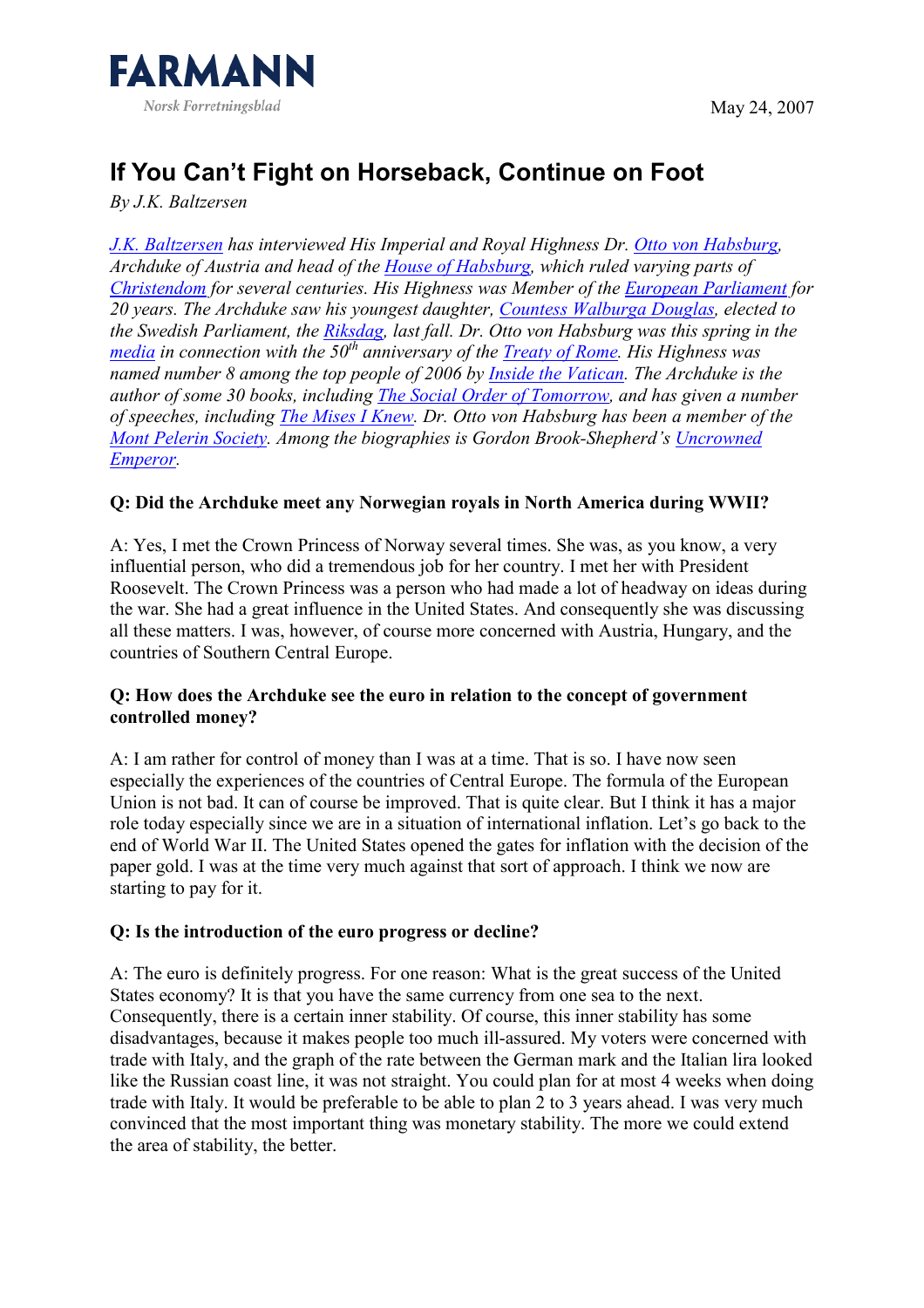

## Q: Did the Archduke have any discussions with Ludwig von Mises or other members of the Mont Pelerin Society on capitalism vs. third-way alternatives?

A: Certainly. I had quite a number. Not only with Mises, but also with Hayek. He was one of my best friends there. I also had such conversations with others, such as French and Italian members. At one time I was very active in the Mont Pelerin Society, but then I dropped out, because as a parliamentarian I wasn't so free to talk. I hadn't the time anymore. I concentrated my efforts on enlargement and the security which enlargement gives.

## Q: What are Your Highness's reflections on capitalism vs. third-way alternatives?

A: I am primarily for anything that gives the economy freedom. If we let the bureaucrats rule, the situation in the economy will be a very unhappy situation. That is one of the great problems for us in the future too. So I would say that capitalism is a good system. On one condition; it should know its limits. If it goes beyond its limits, it can become dangerous for itself, and that's very dangerous indeed.

# Q: What are Your Highness's reflections on the future of European culture?

A: We have to keep to our culture, especially to the philosophical background of our culture, which is after all a religious background. That is one thing on which I had differences with several of my friends of the Mont Pelerin Society. They went a little bit too far with their approach. I think that in general, if Europe sticks to its culture, if Europe continues to follow that road, and I think we have a good chance to do so, it will be a major feature of stability.

## Q: What is the future of the European social model?

His Highness: Do you mean the concept that the politicians are talking about?

## Baltzersen: Yes, referred to by politicians as the basis for high tax levels.

A: That, of course, I do not favor. I think that it's running out. We are getting more and more into trouble, and therefore I cannot be in favor of something that, in the end – while it gives certain groups in our society advantages – will lead us into something most unpleasant.

#### Q: In The Social Order of Tomorrow the Archduke proposed suffrage for all born exercised until majority by the family provider. Is this still relevant? Does the Archduke see any way this would influence the welfare state? Would this not increase the demand for welfare benefits to children and young families?

A: I do believe that the problem of the political rights of the families, the right to vote of children would have certainly not had in my opinion anything to do with the welfare state. It is a question of survival and of defense of families. We must realize that Europe is a dying continent and that today the problem is how to keep it alive.

## Q: What are the Archduke's memories of Erik von Kuehnelt-Leddihn?

A: With Kuehnelt-Leddihn I had a lot of contacts. I knew Kuehnelt-Leddihn from the beginning to his death. I saw him a few weeks before his death in Tyrol. He was already very sick. I had to do with him when he was still a young man. He was certainly a brilliant brain, a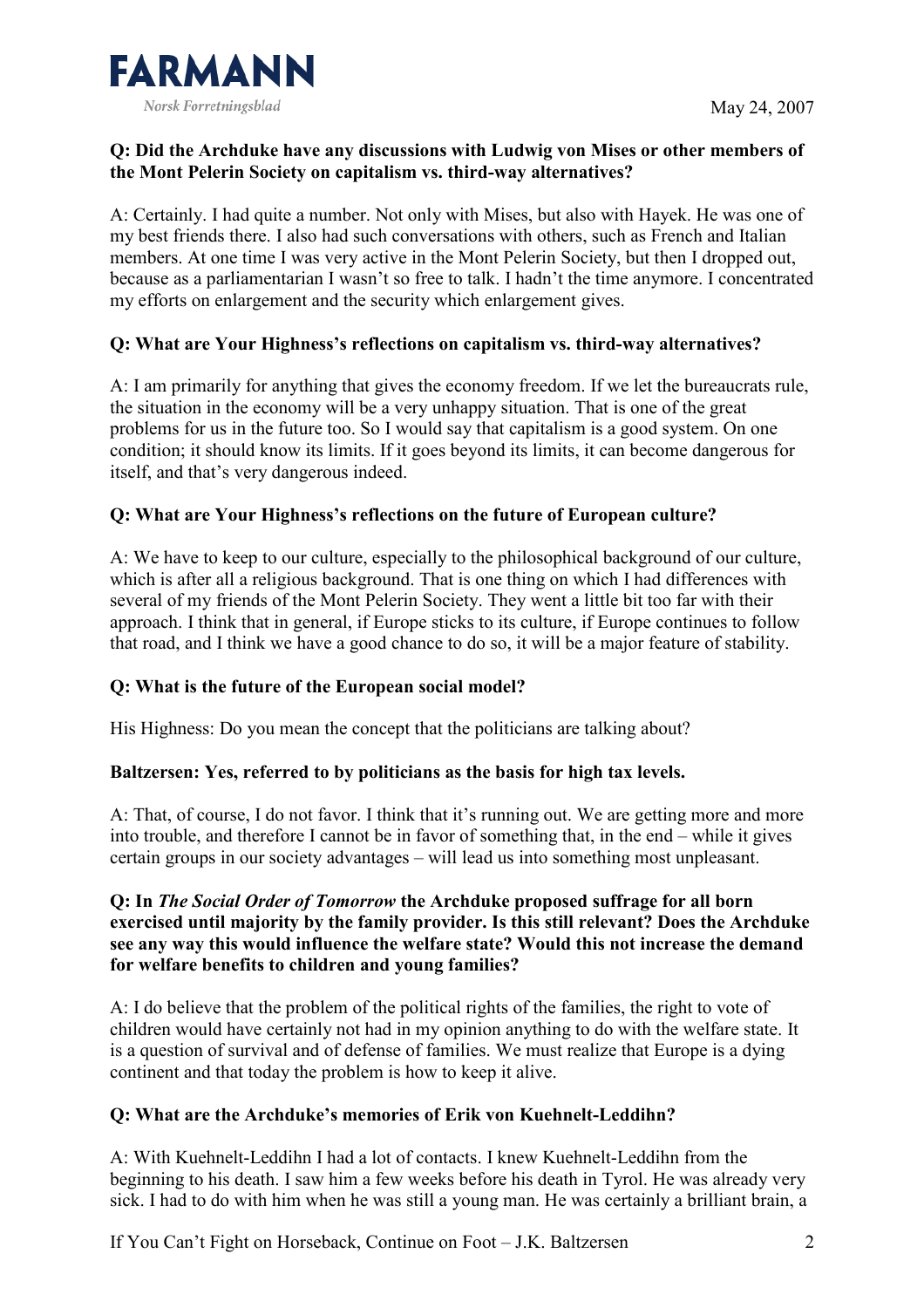

person of a tremendous knowledge, and of great courage, because he was taking some chances with his sometimes very precise points of view. He was successful because he had a great influence by the tremendous width of this knowledge, and by his personal courage.

## Q: What are the Archduke's opinions on his theories on monarchy and democracy?

A: My personal opinion is this: This is always a wrong kind of comparison, because there is a possibility of democracy in a monarchy, and there are, alas, examples with monarchies – Italy was an example with Mussolini – where there is no democracy. So we have to separate these two ideas very clearly. Monarchy vs. republic and democracy vs. the different other political forms. This sort of monarchy vs. democracy comparison is simply unjustified. It compares two things that are on a different level – and of different task. Monarchy or republic is the question of the form of state. Democracy can't be something inside the state for the achievement of certain goals. One has to be very careful with the use of words in this situation.

#### Q: What is Your Highness's view on the modern concept of absolute democracy?

A: Absolute in politics is always bad. That is absolutely clear. To speak of absolute democracy, especially in the United States, they extend this notion of democracy beyond what the real aim of democracy is. Democracy is a form of political life and political decisionmaking. Personally, I am very worried about the future of democracy. We are going further away, because democracy is losing its lively touch with the soil. It is being elevated to something which it is not. Let's have a look at electoral law. Electoral law is in many instances unable to give us a future. That is true for the election system with strict lists of candidates. I have spent twenty years in that system, and I know it is bad. It is bad because the main thing with democracy is a close touch between the voters and the people they elect. We are moving in a broad way away from that concept. We are moving away from it because most parliamentarians today are chosen by a machine. The people have very little to do with it now. One still talks of democracy, but what we really have is "inpartytocracy", which is something entirely different from democracy. The party machine is taking over. Let's consider those countries where we have the list system. I will not be indiscreet to name the country, but we have for instance here in Europe a country where the list of candidates – the rigid list – is approved by eight persons in that country. If that's democracy, then I don't like it. Personally, I am absolutely convinced that democracy is only possible with direct elections, the politicians not being appointed by party bureaucrats. There should be a direct touch between the elected and the voters. I have been trying for twenty years – not always with success, alas – to have this continued lively touch with the people. By maintaining this contact you learn the thinking of the people. Take Germany, take Austria, take many other countries, there is no longer any touch with the voter. I am not very popular with the party machine. Still I am convinced that having this touch is the right thing.

In 1946 in France there was a financial scandal. The scandal was a great turning point in French domestic affairs. The population was at the time much shocked by corruption in higher places. It is no longer the case. They have been getting gradually accustomed to this. At that time there was a tremendous disturbance in Paris. I was by chance in Paris. I was interested in the case. I went to a parliamentary session, which was a very stormy one. After a while I went out, and there was a rebellion at the Place de la Concorde, which was across the Seine. Blood was being shed. A group of old soldiers and so on wanted to storm the Parliament. On one side there was a group of furious people. On the other side a police who tried to contain them.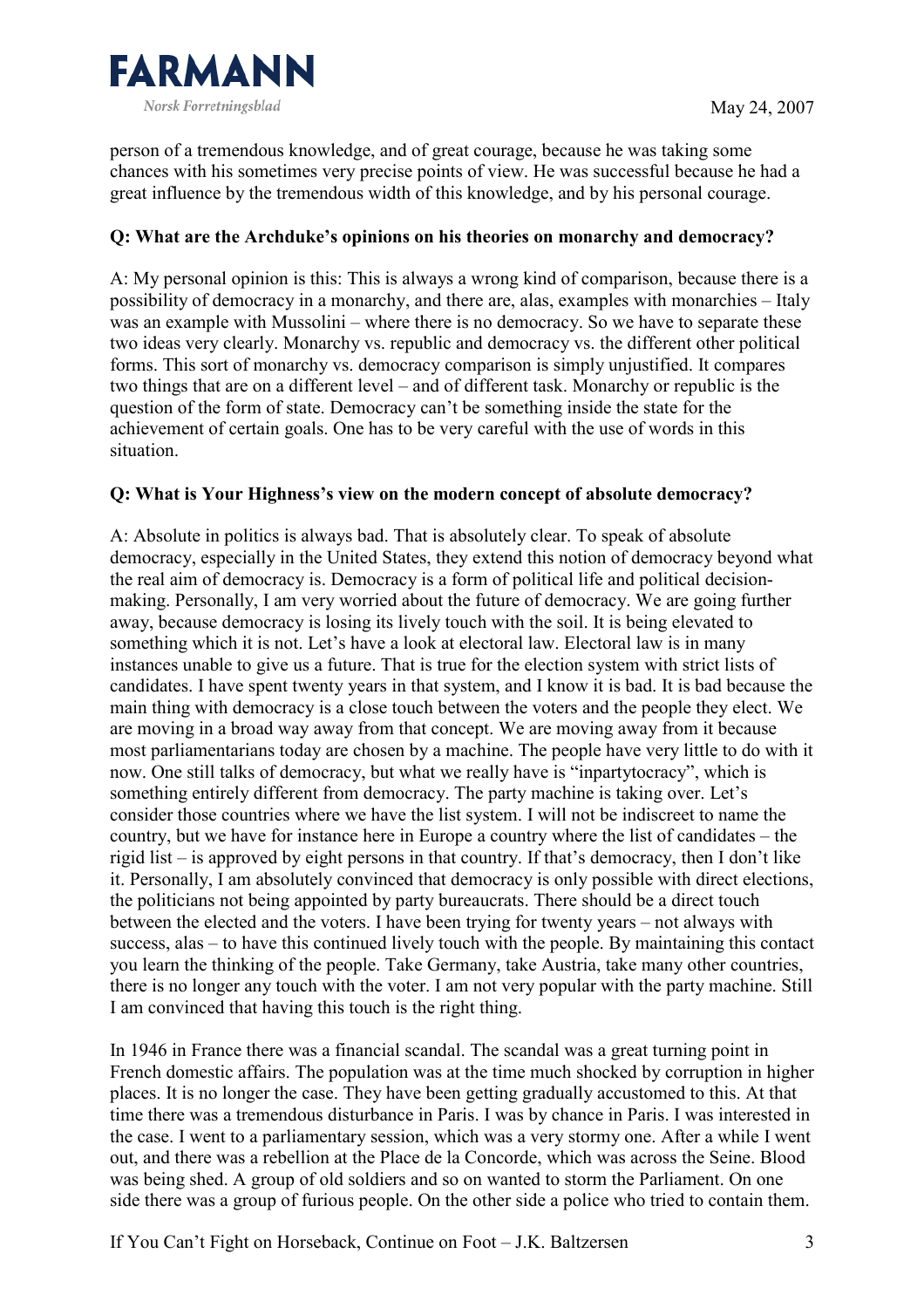

I started to walk across the bridge, and behind me came a Member of Parliament. I didn't know who he was. He was obviously a man of extreme courage, because he felt what was in the air. I came about halfway across the bridge, and at that moment somebody recognized the Member of Parliament, and he shouted to the crowd "you see that's one of those scoundrels." whereupon the crowd immediately tried to throw him into the Seine, which would have been a deadly thing, because it was in the middle of the winter. At that time a big man with a beard came out from behind me and shouted "this man you don't touch, he is my member." And so the people left him. I would like to see the parliament today with someone shouting "he is my member." Today, they don't know whom they've elected.

## Q: The Blessed Emperor Karl said that ruling democratically was a worse error than ruling autocratically. What are Your Highness's comments to this?

A: It depends on the situation. You can't be too doctrinaire on that, because there are sometimes and some very grave situations where a certain show of authority is necessary, but in general I would say that it is better to rule democratically. However, it is always on the condition that democracy must really be the representation of the people, and not the corporate organization for bureaucratic rule.

## Q: What is worse; "the strong man," almighty bureaucrats and parliaments, or the tyranny of the majority? What is the greater danger?

A: That is something where you really can't be too doctrinaire, but I would be rather convinced that I don't like strong people. I have lived through too many strong people through my whole political career. It was Hitler and Stalin, and therefore I still believe that any form that puts some brake on power is preferable.

## Q: What is it that gives pervasive government today compared to the pre-1914 order?

A: I am speaking of Central Europe especially. Before it was more decentralized. The municipalities had more power than they have now. The single communities were more influential. The power could not reach into every house, contrary to the fact of today's life. The system in Austria and Hungary before 1914 was preferable because of this situation of limited power.

#### Q: How do we bring these desirable elements of the pre-1914 order back? Does the Archduke have any advice for those who look back at the pre-1914 order with envy?

A: I am of course not very much interested in basing policy on nostalgia.

#### Q: Does the Archduke have any reflections on the "Friday Club" vs. Montesquieu's warnings against over-worked or perpetual parliaments?

A: My experience in the European Parliament is that the "Friday Club" was a very good institution, because on Friday's agenda there were always those matters with interest not in the system itself. You had the freedom to study the matters and deciding without reference to party affiliation. What I enjoyed with the "Friday Club" – and God knows I was a complete member of the "Friday Club" – was one thing. I would study before the plenary session. I would pick from the order of the day, as it was prepared, a matter that I would deal with. We were always the same group of people discussing these matters. We were fairly independent.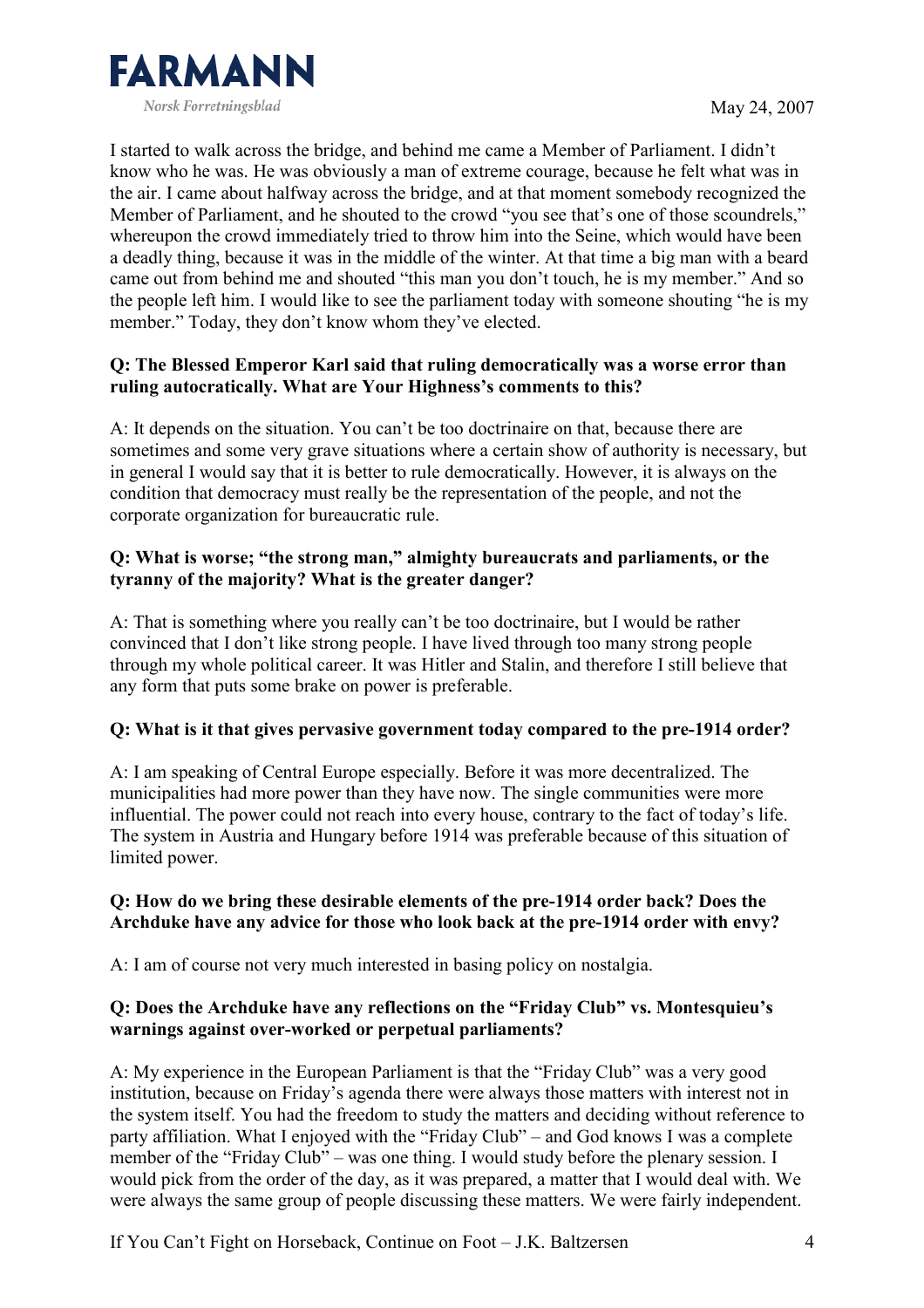

Party control was no longer there, because they weren't interested in these matters. They had greater matters to deal with.

Personally, I learnt a lot from that "Friday Club," because it forced me very often to look after something I didn't know anything about, and that was very useful – if you wanted to do it seriously.

It collapsed after I left. Most of the people who supported it left at the same time. I still think it's a loss. First, you were connected with the small problems of the people. One should not forget that Parliament also has a responsibility for individual problems, towards small problems.

The whole idea of Friday sessions was started by a colleague we had in the first electoral period of the European Parliament. He was a black French representative from La Martinique. He was from the Liberal group. For some reason he had an unlimited confidence in me. So whenever he had a problem he would come and discuss it with me. He once brought a problem for La Martinique regarding export of some fruit to me. A proposal had already passed the committees. He made it clear to me that what the bureaucrats had proposed was absurd. It would hurt a group of perhaps a thousand black families. I got into the matter. I talked with the head of the trade unionists. He was in the committee which had passed the proposal. I explained the whole problem to him. He understood. So we started to act. We finally broke the matter, although it had already passed the committees. This sort of things that slow down the action, that go to the details, but without party consideration, was a very healthy thing we had in this "Friday Club." I am very sorry that it disappeared because from that time on many things could pass without that sort of control.

In the Parliament there were these forty members who had all sorts of party affiliations, but we discussed the matters. We had this feeling that we were responsible.

There is this true story of Emperor Franz Josef. Theodore Roosevelt made a trip around the world. On this trip he also went to Austria and visited Emperor Franz Josef. This is in the memoirs of Theodore Roosevelt. He asked the Emperor what a monarch could still do in modern democratic systems, whereupon the old Emperor told him: "Well, my task is to protect my peoples from their governments." Now we have few monarchies. Parliaments could still have this possibility of being exactly the element that protects the people from their government, and that is one thing that we don't have anymore under this sort of almost semiauthoritarian parliamentarism, which we have at least in Europe. The Americans are better off from that point of view right now, because they still have a personal election. They don't have proportional representation. But nowadays we are working fully into that area, and that's going to lead us to a very serious crisis of democracy.

#### Q: Would the Blessed Emperor Karl's federalization have been contrary to Emperor Franz Josef's concept of protecting his peoples from their governments?

A: No, on the contrary. They would have been complementary. My father would have felt that way. If we had maintained the right kind of parliament, the cooperation between the monarch and parliament would have been very good.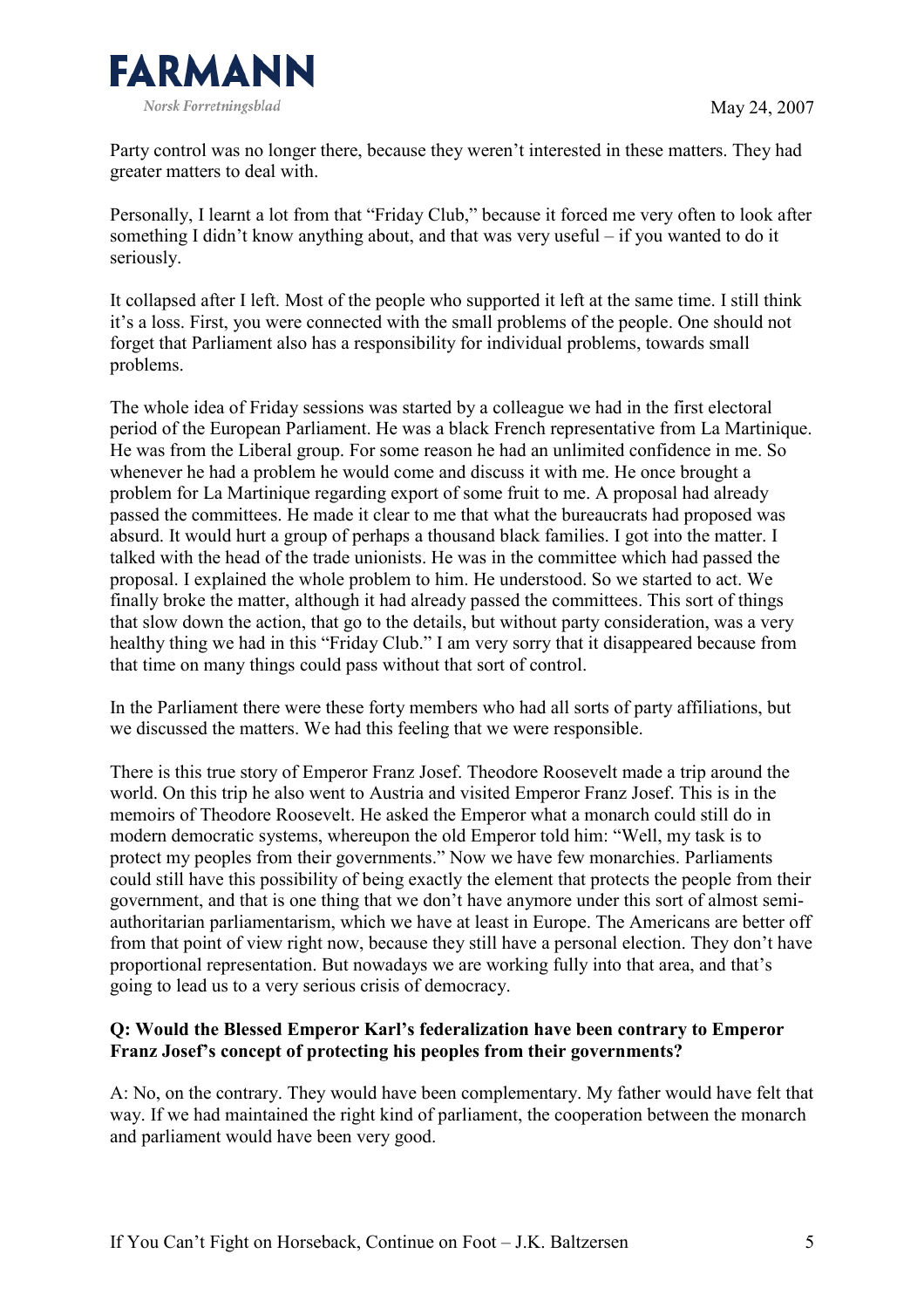

# Q: What was the Archduke taught on those walks on Madeira?

A: They were the only opportunity of a very few days when my father could be with us. He liked very much walking and since we two, the elder ones, Adelhaid and myself could go with him and that is when he talked very friendly with us. Frank talks were even rare in the house because of the way we were under surveillance.

# Q: What are the Archduke's opinions on the Britons who want to dissociate themselves from the EU and the EPP?

A: I hope they won't do it. I am utterly convinced that it will be a mistake if they do it, but I am not British. I am not a member of the British Parliament. I am not even of the European Parliament now, where I always had very close friendships with the British Conservatives. I see that those that were of my thinking are now practically out.

## Q: Is there a conflict between the EU and monarchy, save the figurehead kind? Some would say the European Union is almost the contrary of the pre-1914 order. For instance, there were some fierce reactions to the referendum in Liechtenstein which gave the Prince more powers. It could seem that the European Union would never tolerate a monarchy such as the Liechtenstein one.

A: Concerning Monarchy and the European Union there would be only a conflict if the European Union went beyond the borders of its rights within the Union. It would be a tremendous error if the Union was thinking of imposing a solution of the form of state on its members whether it be republic or monarchy. This also applies to Liechtenstein whose constitution would certainly be considered within the limits of democratic principles. It is my opinion that in any case the European Union in order to be able to operate effectively should strictly limit its interventions on the rights it has. It should not be a centralized organization.

# Q: What are the Archduke's thoughts on the EU Constitution?

A: I was for and against the Constitution. On principle I am not against the Constitution. The Constitution must be brief and clear and contain only principles. Empress Maria Theresa one day said very wisely: "a law, in order to be legitimate, must be so clear that the last shepherd of Galicia can understand it well." You know perfectly well that today even scientists don't understand what is in our legislation in general. That book of that thickness, which I saw in the campaign for the European Constitution, was an appalling thing. In principal the ideas of Giscard d'Estaing were alright, but what happened was that our beloved governments stepped in and created a committee of 106 persons on how to finalize the text. You know perfectly well that if food is cooked by 106 cooks, it is not edible, and that's exactly what we have. It's too long. It is the second longest judiciary text in the world, the longest being of South Korea. I am not very much in favor of that. But I defended it, for one reason. During the French referendum I made some public speeches, saying to the people that the Constitution is bad, but I beg you to vote for it, because if you don't accept it, it would be a deep reaction against Europe as such as a notion, but I also beg of you the next day after the voting has taken place you take on the action to change it. I think it was a tragedy that the idea of a European Constitution was not won.

It shouldn't be more than three pages. What is a constitution? We have today two possible constitutional elements in the European Union. Each one of them could be expressed with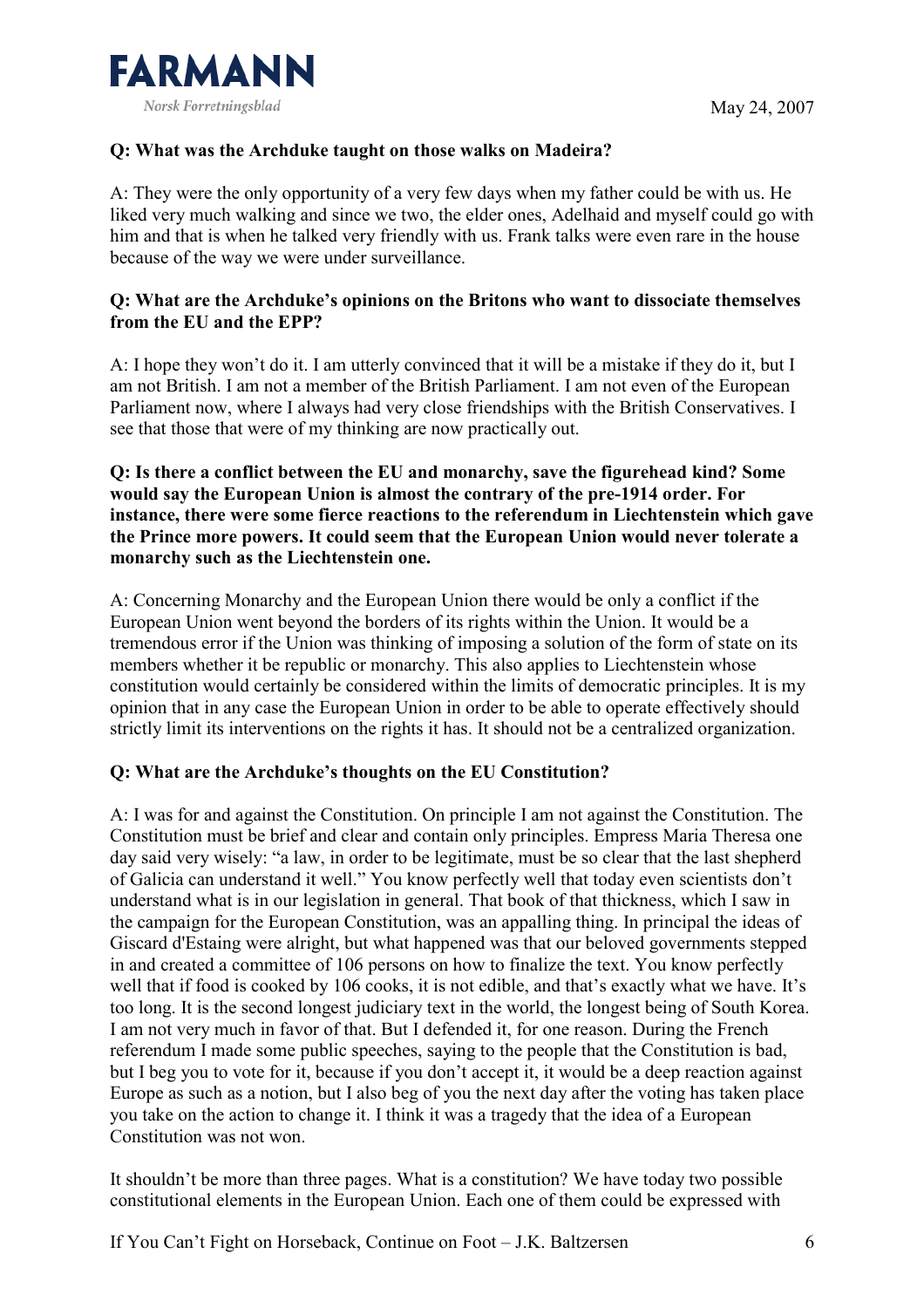

very short text. The first is the social market idea, which stems from the Treaty of Rome. The other is subsidiarity, which came with Maastricht. I think that subsidiarity is one of the most important points, because it excludes from the whole thing greater entities which take over things that the smaller entities would carry out in a satisfactory manner. When you are working in Parliament, and taking it seriously, you will always have the feeling that a law must be short, clear, it could be to judicial judgment, but it should not be too much into detail, because that takes away the essential flexibility which you need. Therefore I think that a European Constitution of two pages could be excellent, if it's rightly thought. If it goes above two pages – maximum three – it will be a catastrophe.

## Q: Is the subsidiarity principle from the Maastricht Treaty more than words on paper?

A: Alas, at present no, because the bureaucratic interests that run the European Union are of course against it. Their control ceases if the principle of subsidiarity is carried out in the way I like it.

#### Q: There are people who view the European Union as a project for centralization. What is Your Highness's view on this?

A: I am not enthusiastic about that sort of centralization, which is entailed in certain formulas.

## Q: Is it a reasonable position to see the Archduke's enthusiasm for the European Union in the light of the Blessed Emperor Karl's wish for his peoples to come together again?

A: Of course, the European Union and its extension are just as logical as was Emperor Charles will to keep its peoples as much as possible together. The main point is that extension of the Union is a pre-condition of European security.

#### Q: What are the Archduke's memories of Ludwig von Mises advising on Habsburg restoration?

A: He was a great man. He was a man who was for freedom, and I think he was a man who had this sort of inner independence that permitted him to say things that he was thinking, which other people don't.

#### Q: Does Your Highness have any memories of concrete advice given to Your Highness for a Habsburg restoration from Ludwig von Mises?

A: No. We were talking of other things. My main contacts were at the time when this was a very remote subject. It was a topic of principle, but after 1938 the matter was postponed for a very simple reason; a possible monarchy was conceivable, but could only be realized after the defeat of Nazism. And consequently I personally was defending the opinion "let's not discuss it now" for one reason; "let's first unite to finish totalitarianism. President Roosevelt asked me one day what my opinion was on the subject of a possible monarchy restoration in Austria at the end of the war, and I said to him very frankly "my personal juridical opinion is that you cannot decide a domestic issue of a nation as long as it is under foreign and totalitarian occupation. As soon as you regain sovereignty you can start to discuss it again. As long as a country has no sovereignty, and the discussion is a discussion among foreign powers, that's not correct.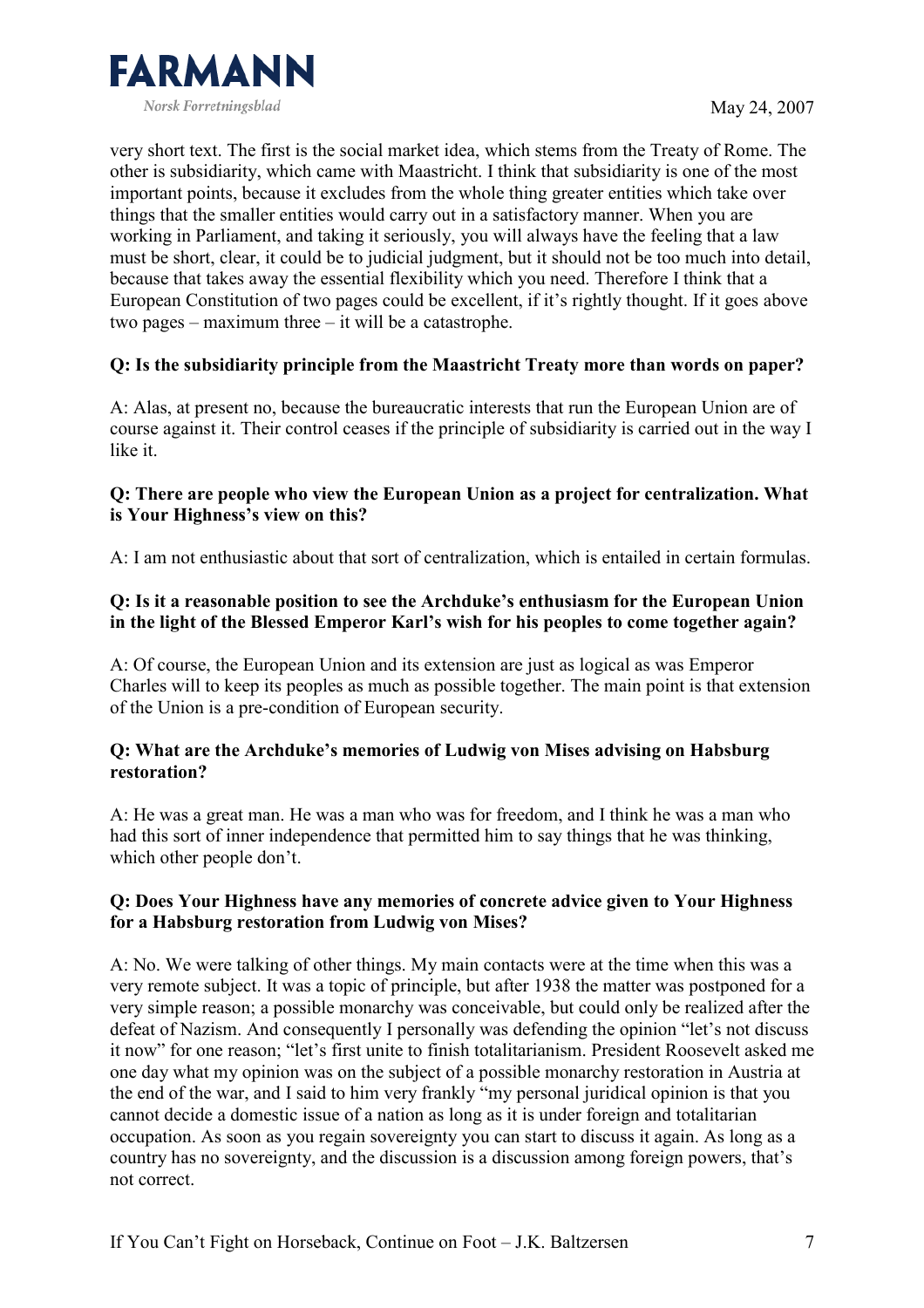

## Q: In Your Highness's opinion what is the reason for the decline of monarchist sentiment in Central Europe after World War II?

A: I wouldn't say it did decline. Of course, there is the outward sign that would say there is a decline. This is because, generally speaking, international influence is opposed to monarchy, which is an error and their own thing. Also, the matter has not been discussed sufficiently. Take my own problem. My own problem is this that during and after the war the issue was the reestablishment of freedom and sovereignty of the different countries. If we started out to discuss matters that were not of our competence, that would indeed create a major difficulty for a future solution. And that's why I also put a brake on this.

I could have been very close to it in Hungary. They wanted me to be President, and that would have meant something. I did not want to stand for this, because I realized that it wouldn't be to the advantage of the country at that time – with the Russians still close to our borders and so on. You have to put in priorities in your own mind, and that, of course, means that certain problems cannot be raised.

But take for instance the case of Bulgaria – King Simeon. When his moment came, he had of course against him the whole international opinion.

#### Q: What about this view that if a non-reigning royal engages in partisan politics, this is in conflict with being a future monarch?

A: I wouldn't say so. Absolutely not. Members of former dynasties have also their obligations, and if you can't win a battle on horseback, jump down and continue on foot.

## Q: Could one say that it is a Habsburg call to serve their peoples, and if the times do not permit them to do so from thrones, they must do so in the institutions through which they are allowed to do so?

A: It is logical for a Habsburg to be in politics. After all the family has been in politics for 600 years, and it would be strange if they stayed out of it with all the heritage they have. I am of course also of the opinion that if a Habsburg has the feeling that he has to serve his people he would have to do so because that would be not a right but an obligation

#### Q: Does the Archduke have any reflections on the future of monarchy in Europe, and in Scandinavia in particular?

A: Well, in Scandinavia as long as you have it, keep it for God's sake. It's a good system. It is a good brake. It has generally been very successful in preserving the democratic system. But it is a matter which can be discussed, and it should be discussed, because it is an interesting subject. After all the people are not there for the state, the state is there for the people. We always have to think in these terms.

#### Q: What about the figurehead type of monarchy vs. a monarchy with a more active monarch?

A: In any case, the figurehead type has a great advantage. We have seen that in many crises the figurehead is something very valuable in very difficult times. Therefore I personally think it would be a good thing, but let's see how it can be carried out or not.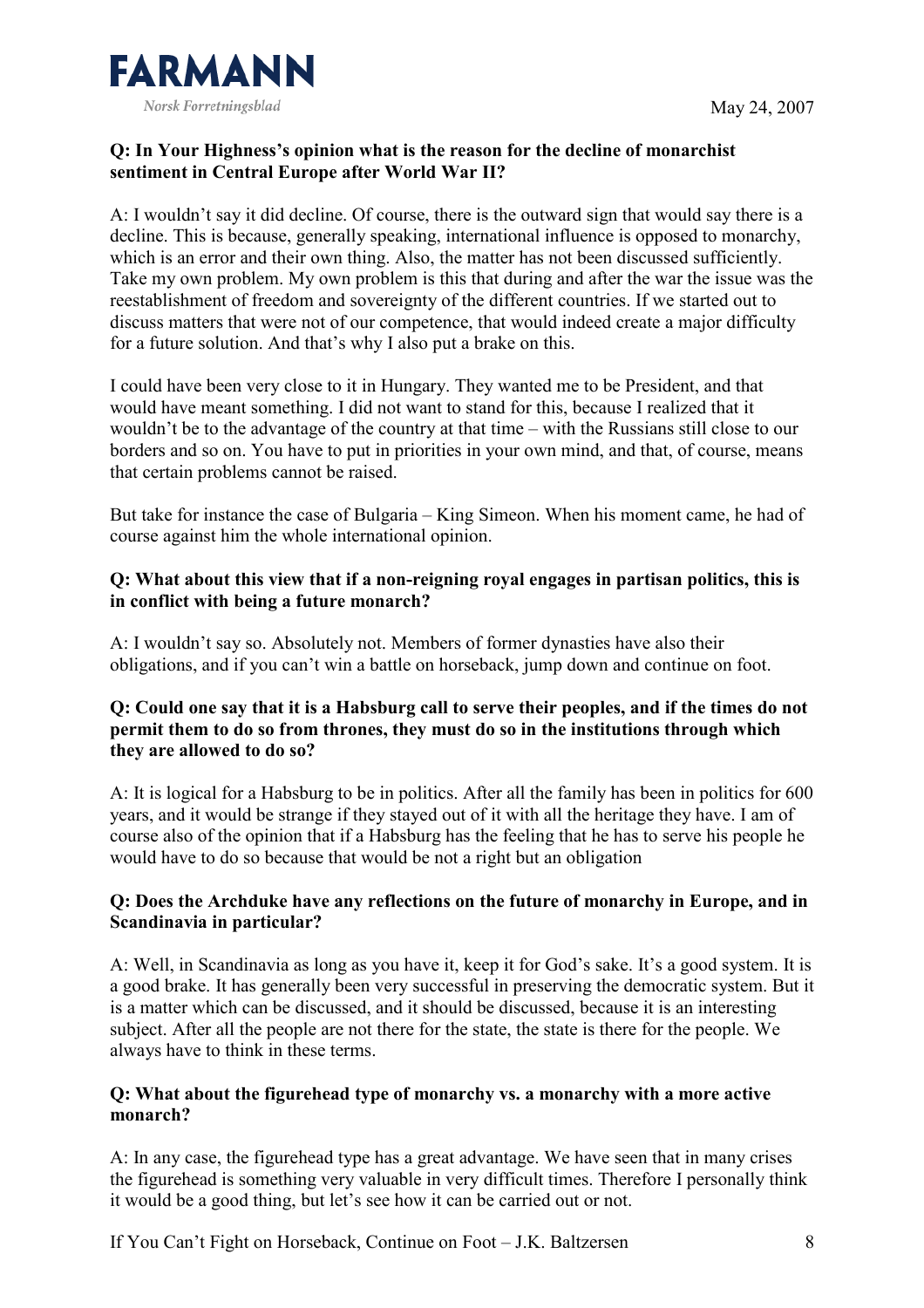

## Q: What is Your Highness's opinion on the very emasculated Swedish monarchy, where the monarch has all but no constitutional role?

A: But he has still a tremendous moral possibility of giving some lines. So I would say it still would be a very good system, better certainly than some others.

## Q: The Archduke has previously – from what I understand – held a not so high opinion of the late Duke of Windsor. What is the Archduke's opinion of European marriages so far this century?

A: You are right, I have the opinion that a ruler who accepts his tasks has not a right to turn his back on the task for purely personal interests.

#### Q: What role is there for the House of Habsburg to play in the future?

A: Well, I don't know. I'm not a prophet. But I know something. You have a feeling of obligation. I'm taking again my own example. There are certain things that are paramount for me. First of all a brake; protection against exaggerating oneself, because when people cheer me and so on, I always say "do they cheer me or do they cheer my ancestors in me?" One does not go to this exaggerated self-evaluation. Secondly, that there is such a thing as a deep responsibility for one's own nation, and you have to carry it out regardless of what you are doing at present or of what you can obtain.

I have had certain situations. For instance – again Hungary – when the turn came, after the events of Sopron, which we had organized, there was a time when everybody asked me to be a candidate for the presidency, and at that time I said no, and for a very simple reason. I had been twenty years in the European Parliament. I knew that the European Parliament would have a major influence for all of Central Europe after the wall was over. I was the only one who spoke Hungarian at the European Parliament. After I talked with several people before I made my definite decision, I said "I could do more under the present conditions by not doing what they wanted me to do. It interested me. I say that frankly, because historically it would have been a sort of novel. But I thought I could do more by staying in Parliament than by accepting this demand that I should be the President. Now looking at it retrospectively it was the right decision, because very probably I wouldn't have been able to do what I did without a certain influence in Parliament, i.e., influence with the governments through Parliament. My position permitted a great deal to be put through, which I, as either President of the Republic or Head of State, I wouldn't have been able to. That's my personal attitude.

## Q: Does the Archduke have any regrets about the [renunciation] declaration of 1961?

A: No. I have no regrets, because I thought it was the right thing which I did. I wasn't happy about it, but frankly for me, always thinking what my ancestors would do, always thinking of the tremendous responsibility one has for one's actions before God and before the compatriots, especially compatriots who have suffered very much, you have to make your choice.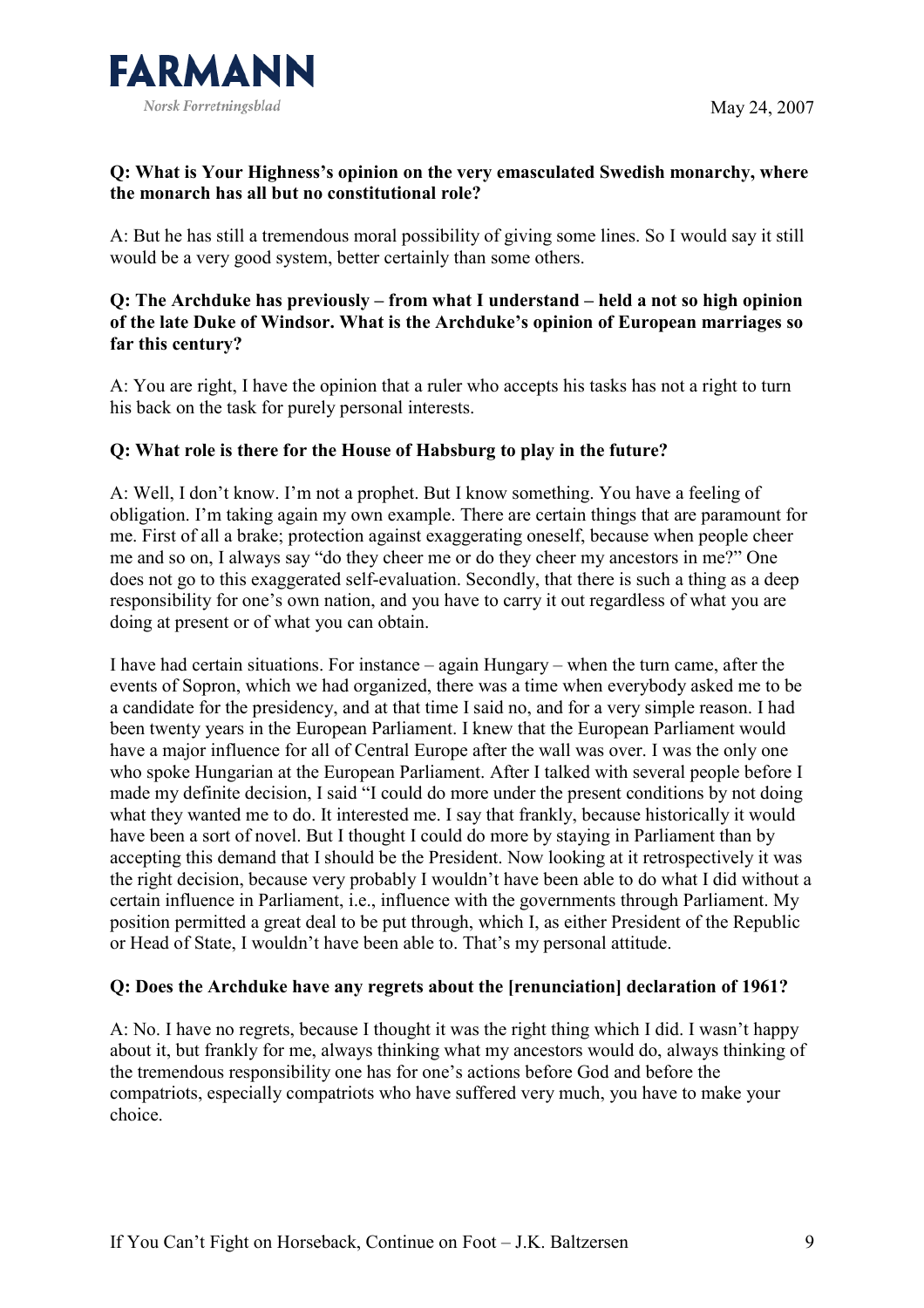

## Q: How is this declaration to be interpreted?

A: As a matter coming from a given political condition, where I didn't see any other way to achieve what was my main task.

#### Q: How is the declaration of November 11, 1918 on renunciation of power to be interpreted?

A: The winning powers, very much at the initiative of Great Britain, had declared that they would not negotiate the lifting of the food blockade for the population of Austria and Hungary while the Emperor, my father, was there. What can you do?

Q: The historian Alan Sked was quite harsh on the Blessed Emperor Karl in his The Decline and Fall of the Habsburg Empire, 1815-1918. Dr. Sked claims war to have been a Habsburg habit, and he attacks the last Emperor for not even thanking the soldiers when leaving his throne. What is the Archduke's response to this?

#### A: NONSENSE!!!

#### Q: Could the old European order have survived if events had turned differently in the years 1914-1918?

A: Yes. There were my father's proposals and the proposals of Pope Benedict XV for peace negotiations. My uncle, Prince Sixtus de Bourbon of France and – less discussed – General Smuts of South Africa on the other side must also be mentioned. If this had been successful, there would have been a solution which would have meant peace even at that time. But they didn't want to.

## Q: Could the Romanov regime have survived?

A: I don't know so much the details, but I rather doubt it, because the social tensions in Russia were much greater than they were elsewhere. I don't know. This is one of those difficult questions to which in the end you cannot give a definite answer with conscience.

## Q: There are people in Austria who say "Otto ist der österreichischer Kaiser [is the Austrian Emperor]." What is Your Highness's attitude towards these people?

A: Well, I understand what they feel. It's their privilege to say what they think. And that's that.

#### Q: When one travels in Austria, one often gets an impression quite contrary to Austria being a republic. Does the Archduke have any comments to this fact?

A: A country that has been a monarchy, such as France, has still a lot of heritage kept, as it is logical that a country that has a sense of history also keeps certain memories of the past, which are the basis upon which the future is built.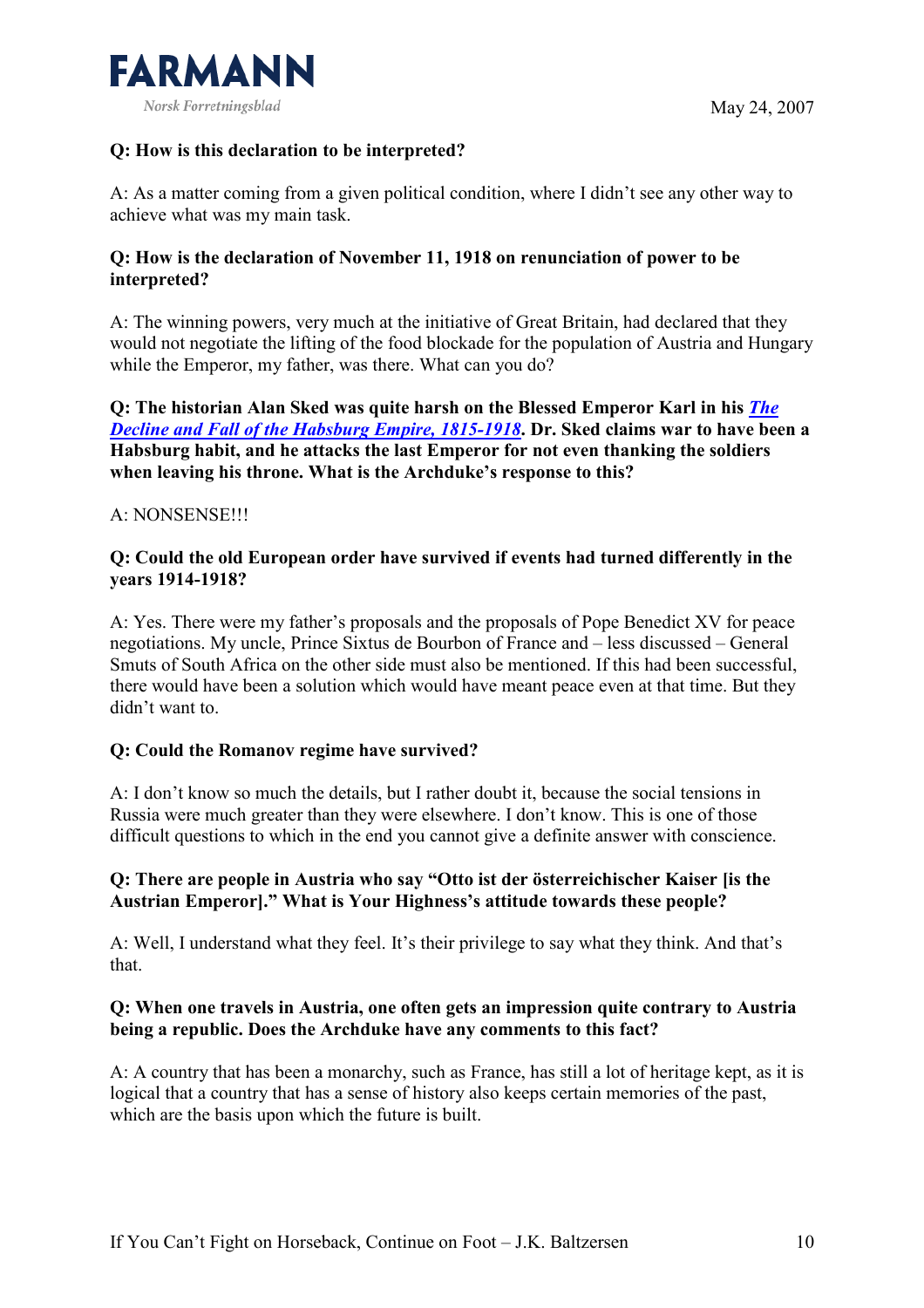

# Q: There are some people who connect Nazism with old order monarchy. How can this be?

A: Well, that is absurd in a land of absurdity, because really Nazism was not all that. Nazism was a consequence of the Peace Treaty at the end of World War I, and that was not the old order. It was the end of the old order that brought it about.

# Q: The Archduke in The Social Order of Tomorrow said that the old order was gone and that no new order had emerged. Are we still in this state?

A: Most countries get ruined if they stop the time and the evolution which time brings.

# Q: The signature of Your Highness might to some look like Franz Josef, the first two names in the full Christian name of Your Highness. Is this so?

A: No. It isn't like it. It's not very like it. It's much bigger. It's much harder. And it doesn't even have the same kind of lines. I have often been asked what it meant. For instance, only a short while ago a little of these extremist publications said that finally they gotten to know that by my signature I showed what my real orientation was, because in my signature there are two triangles, which I didn't even realize up until that moment. So they said that this is a Masonic sign. It's not. I can assure you that. I never try to imitate them. Certain adaptations of my signature were done because I had to do so many autographs, that I preferred to do it in the fastest possible way of writing. I was very pragmatic.

## Q: In the Stadtmuseum in Hall, Tyrol a couple of years ago there was a letter exhibited from Your Highness to Sebastian Rieger with the expression "die Kaiserin und ich [the Empress and I]." Would "die Kaiserin" refer to Empress Zita or Archduchess Regina?

A: Empress Zita. She was a Kaiserin. Let's not forget.

# Q: Has the Archduke often returned to Monte in Madeira [where the Blessed Emperor Karl passed on] or other sites of exile?

A: I have been several times for religious ceremonies that were connected with the beatification of my father.

#### Q: Has the Archduke been to the Habsburg castle in Switzerland?

A: The Habsburg Castle in Switzerland is a historical very interesting place although I have rarely had the opportunity of going there.